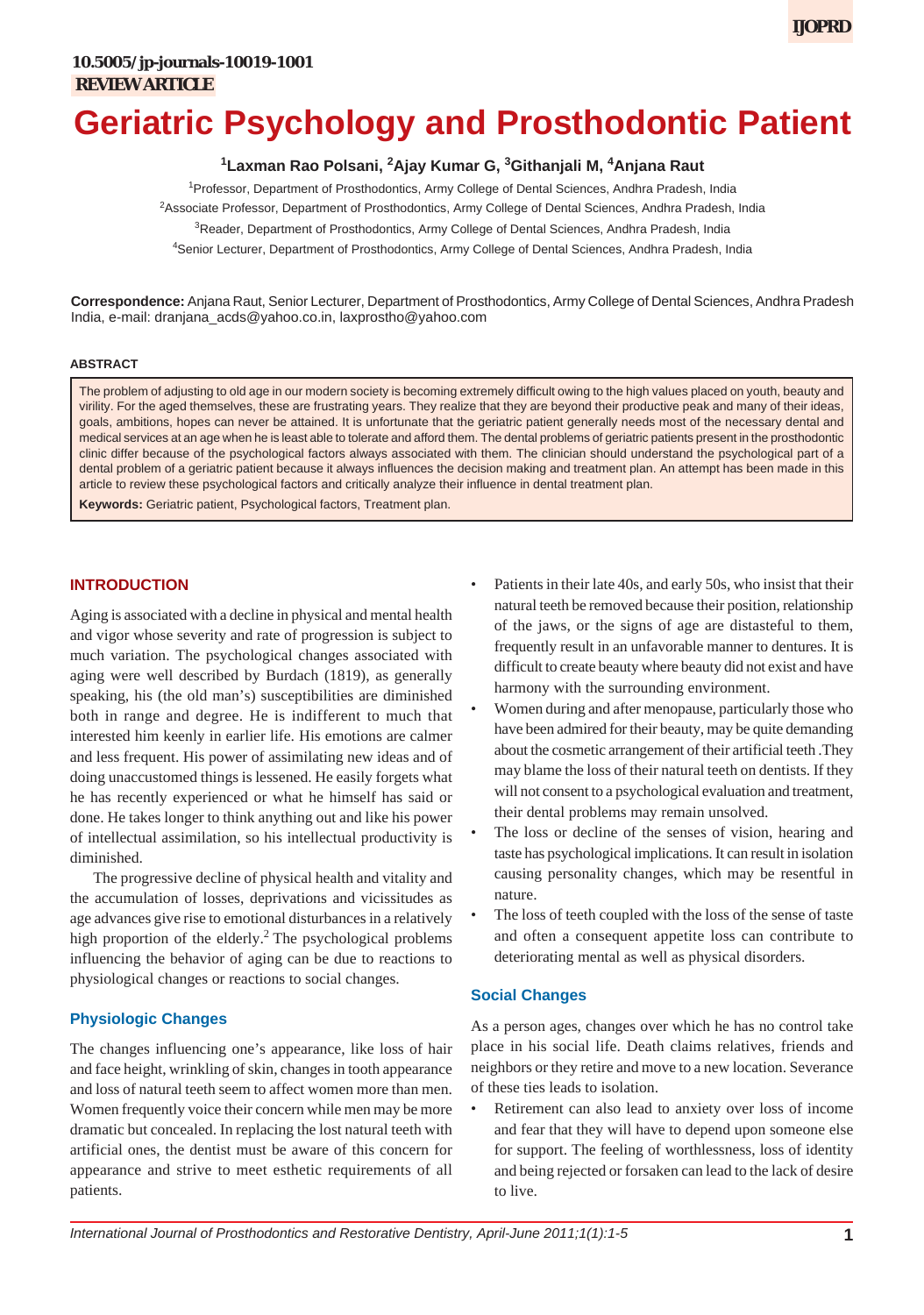• Lonely patients can turn to the dentist for their never ending struggle against illness and old age. The dentist should encourage the patient to talk; more important, he should be willing to listen. A sympathetic word when inserting a denture into the mouth often does wonders.3,4

## **REVIEW OF LITERATURE**

Progress in Gerontology has tended to push the shape of the survival curves of populations from the 'logarithmic' form to the more 'square' form (characteristic of population with a high standard of living). Social and medical progress produces this increasing 'squareness' in the survival curve.<sup>2</sup>

In the past, majority of these people were edentulous and used dental care infrequently. There is now ample evidence to show, that new elderly dental consumers have emerged to have a wider range of needs and expectations and demand a greater variety of services.

Patients seeking prosthodontic care arrive with an accumulation of experiences and resulting attitudes. In this context, MM House classified patients as philosophical, exacting, indifferent and hysterical.

*The philosophical patient:* This patient presents the best mental attitude for denture acceptance. This patient is rational, sensible, calm and composed in difficult situations. His motivation is generalized, as he desires dentures for the maintenance of health and appearance and feels that having teeth replaced is a normal, acceptable procedure.

*The exacting patient:* This patient may have all the good attributes of the philosophical patient; however he may require extreme care, effort and patience on the part of the dentist. This patient is methodical, precise and accurate and at times makes several demands.

*The indifferent patient:* This patient presents a questionable or unfavorable prognosis. He evidences little if any concern; he is apathetic and uninterested and lacks motivation. He pays no attention to instructions, will not cooperate and is prone to blame the dentist for poor dental health. A dental education program prior to treatment is recommended for this patient.

*The hysterical patient:* This patient is emotionally unstable, excitable, excessively apprehensive and hypertensive. The prognosis is often unfavorable and additional professional (psychiatric) help is required prior to and during treatment.<sup>3,4</sup>

Heartwell has grouped the aging into the realists, the resenters and the resigned.

*The realists:* These are the philosophical and exacting type. Have alertness to the changes and realism in accepting to enjoy their old age. They follow instructions, take pride in their appearance, and practice good oral hygiene, seek dental care and accept a proper diet.

*The resenters:* They are the indifferent and hysterical types. They resent and resist aging and consequently become psychologically involved. They will not listen to advice, rarely follow instructions, become negligent in oral care and rarely seek dental care. The psychologic change is one of involution, a reversal of development that is referred to as 'second childhood'. The concerned family members frequently seek treatment for them.

*The resigned:* They vary in their emotional and systemic status. The passive submission of this group does not always lead to successful prosthodontic results and is frustrating, not only to those responsible for their care but also to the dentist.<sup>3,4</sup>

Dr Suzanne Riechard has classified the elderly as (1957):

*The mature group:* Well-integrated persons with self awareness, satisfied people and are realistic, flexible and adaptive. Neither hostile nor do they repress hostility, open minded, self aware of growing old and accept the normal physiological changes .

*The rocking chair group:* Passive dependers that tend to lean on others for material and emotional support. Unambitious who find little satisfaction in work, impulsive and extravagant, have a tendency for excessive eating and drinking. Accept aging and look back on their lives with contentment.

*The armored:* Characterized by rigidity in character, work, principles of life. They are independent, participate actively in organizations and work hard as it keeps them well occupied. They have stereotyped thinking and counteract their fear of growing old by remaining active, self aware of their health but will not accept new treatment modalities, unless proven.

*The angry men:* Generally hostile, frustrated and blame others for failure. Pessimists and picture old age as a time of economic deprivation and virtual starvation. These people think in terms of ' black and white' or ' good' and 'bad' and not ready to accept reasons.

*The self haters:* These are people who are dejected of life and blame themselves for frustration and failures. These people characteristically turn aggression inward as self accusation and self blame.

The dentist may see patients with a variety of behavioral and mental disorders. The 4th edition of Diagnostic and Statistical Manual of Mental Disorders, Text Revision presents a classification system with which the dentist should be familiar to be able to understand psychiatric diagnoses and associated symptoms. This system consists of five axes/categories used to describe mental disorders.

| Type                                     | Description                                                                                                                                            |
|------------------------------------------|--------------------------------------------------------------------------------------------------------------------------------------------------------|
| Axis I                                   | Clinical disorders; other conditions that may be a<br>focus of attention                                                                               |
| Axis II<br>Axis III<br>Axis IV<br>Axis V | Personality disorders; mental retardation<br>General medical conditions<br>Psychosocial and environmental problems<br>Global assessment of functioning |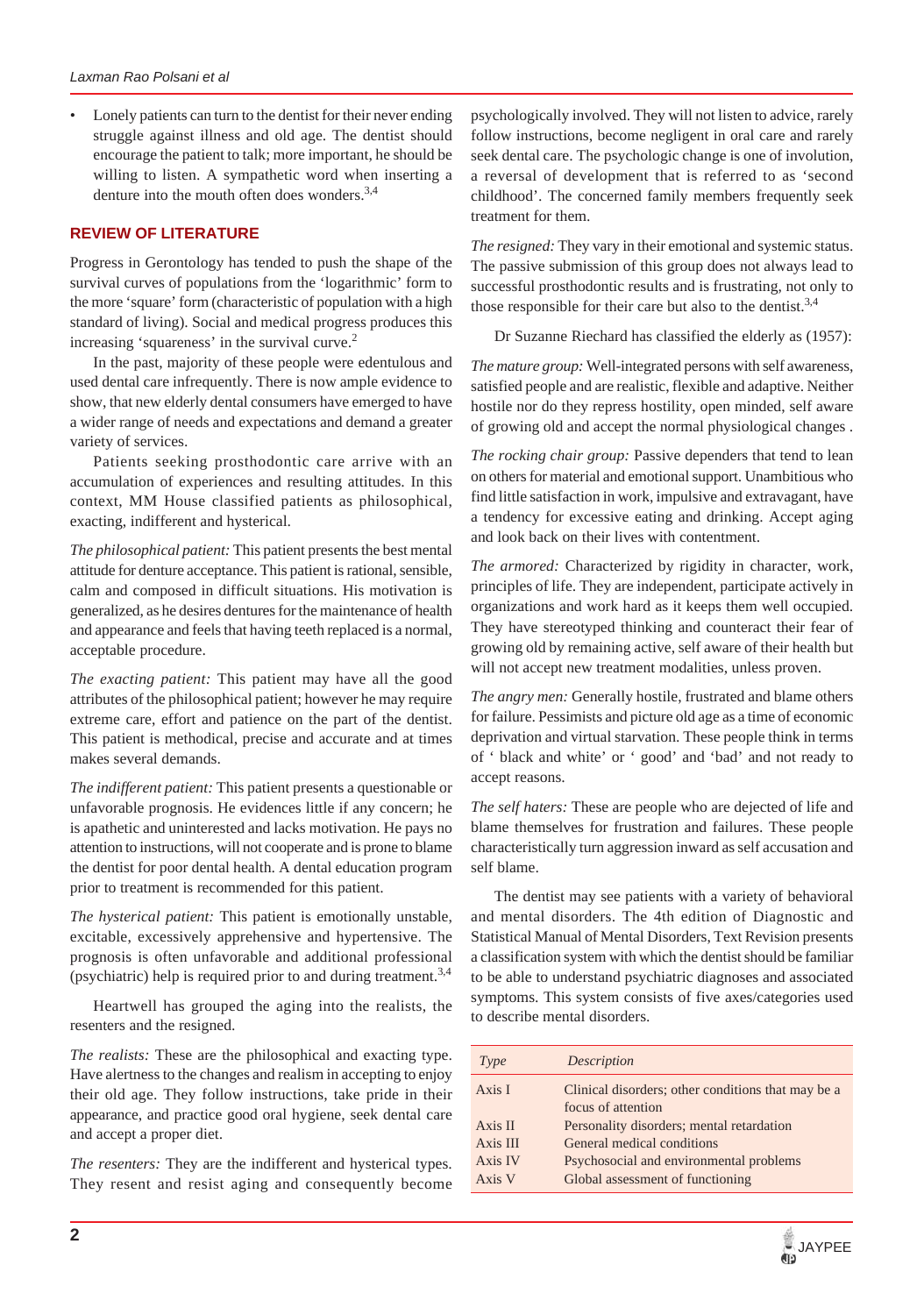#### *Geriatric Psychology and Prosthodontic Patient*

The elderly population has a high prevalence of psychiatric complications associated with medical illnesses. About 15 to 20% suffers from depressive symptoms. Between 10 and 20% suffer from anxiety disorders, including phobias. Phobia is the most common psychiatric disorder in women over the age of 65 years. Approx 20% of the elderly have a substance abuse disorder.

The prevalence of dementia increases with age from 1% at age 60 to over 40% at age 85. Overall the course of dementia is chronic in 65% of the cases, partially treatable in 25% of the cases and reversible in only 10% of the cases. Non-reversible dementia is seen in Alzheimer's disease, vascular dementia and in Parkinson's disease.<sup>9</sup>

Alzheimer's disease, first described by Alois Alzheimer in 1907 predominantly affects the elderly. There is recent memory loss or a change in personality or behavior. Slowly the cognitive problems start to interfere with daily activities. Anxiety and depression become more of a problem as the disease progresses. Delirium, commonly seen in the elderly, is primarily characterized by impaired attention and consciousness. Patients with delirium may appear withdrawn, agitated or psychotic. Patients with schizophrenia show psychotic symptoms consisting of delusions, hallucinations and incoherence.<sup>6</sup>

## **DISCUSSION**

Because of the high degree of variability among elderly, each patient must be treated individually in terms of needs, wants and desires. The dentist must understand how to deal with psychologic problems, as well as the dental problems of his patients. This is not to be interpreted that the dentist should be substituted for a psychiatrist, but rather he should counsel the patient and members of his family and when necessary refer them for psychiatric consultation.

- A dentist should know what behavior or personality changes occur with aging and recognize them during his clinical examination of the patient.
- Shaking hands with a patient may reveal much about the emotional state of the patient at the time of the dental visit. The dead fish handshake might indicate an uncooperative patient without too much interest. A vise-like grip could be introducing an insecure patient. The patient with sweaty, clammy and cold hands is likely to be anxious about the impending dental work. The patient offering a normal, firm handshake would probably be the easiest to get along with.
- The best preoperative measurement of anxiety can be found out by the dental anxiety scale (DAS) introduced in 1969 or the revised scale published in 1994.<sup>5</sup>
- Most depressed patients may be best managed by dealing with their immediate dental needs only during the depression. Once the patient has responded to the medical treatment, more complex dental procedures can be performed.<sup>6</sup>
- Schizophrenic patients should always be accompanied by an attender or family member. Patients should be scheduled for morning appointments. Confrontation and authoritative attitude on the part of the dentist should be avoided. If such an approach does not allow for proper dental treatment, sedation or tranquilization should be used.<sup>6</sup>
- Patients with Alzheimer's, dementia often misplace, lose or wear their prosthesis improperly. They are managed best by an understanding and empathetic approach. Adjustment of prostheses is usually the treatment of choice.<sup>6</sup>

Patient's gagging history should also be noted. In some patients, it may be active to the point where prosthodontic treatment may be compromised. It could be due to systemic disorders, psychological factors, extraoral and intraoral physiological factors and iatrogenic factors. Fortunately, the management of the gag reflex is not difficult and the dentist should not increase patient's awareness of the problem.

#### **Dental Management of Anxious Patient<sup>6</sup>**

|                  | <i>Status</i>                     | Management                                                                               |
|------------------|-----------------------------------|------------------------------------------------------------------------------------------|
| 1. Preoperative  | a. Behavioral                     | • Effective<br>communication<br>Explanation of<br>procedures<br>• Make the patient relax |
| 2. Operative     | b. Pharmacologic<br>a. Behavioral | • Oral sedation<br>Answering patient's<br>questions<br>Reassurance<br>$\bullet$          |
|                  | b. Pharmacologic                  | • Effective local<br>anesthesia<br>• Oral sedation                                       |
| 3. Postoperative | a. Behavioral                     | Instructions to patient<br>Description of<br>complications                               |
|                  | b. Pharmacologic                  | Analgesics, adjunctive<br>$\bullet$<br>medications                                       |

#### **Dental Management of Depressed Patient8,10**

|    | <b>Status</b> | Management                                                                     |
|----|---------------|--------------------------------------------------------------------------------|
| 1. | Preoperative  | Consultation with physician<br>• Examination of signs<br>$-$ Abrasion of teeth |
|    |               | $-$ Gingival injury<br>- Xerostomia<br>- Thrombocytopenia<br>- Leukopenia      |
| 2. | Operative     | • Care with use of local anesthetic                                            |
| 3. | Postoperative | • Avoid/reduce dosage of sedatives/<br>narcotics<br>Management of xerostomia   |

Prosthodontic treatment is best for the Realist group while palliative treatment is advisable for the Resenters group.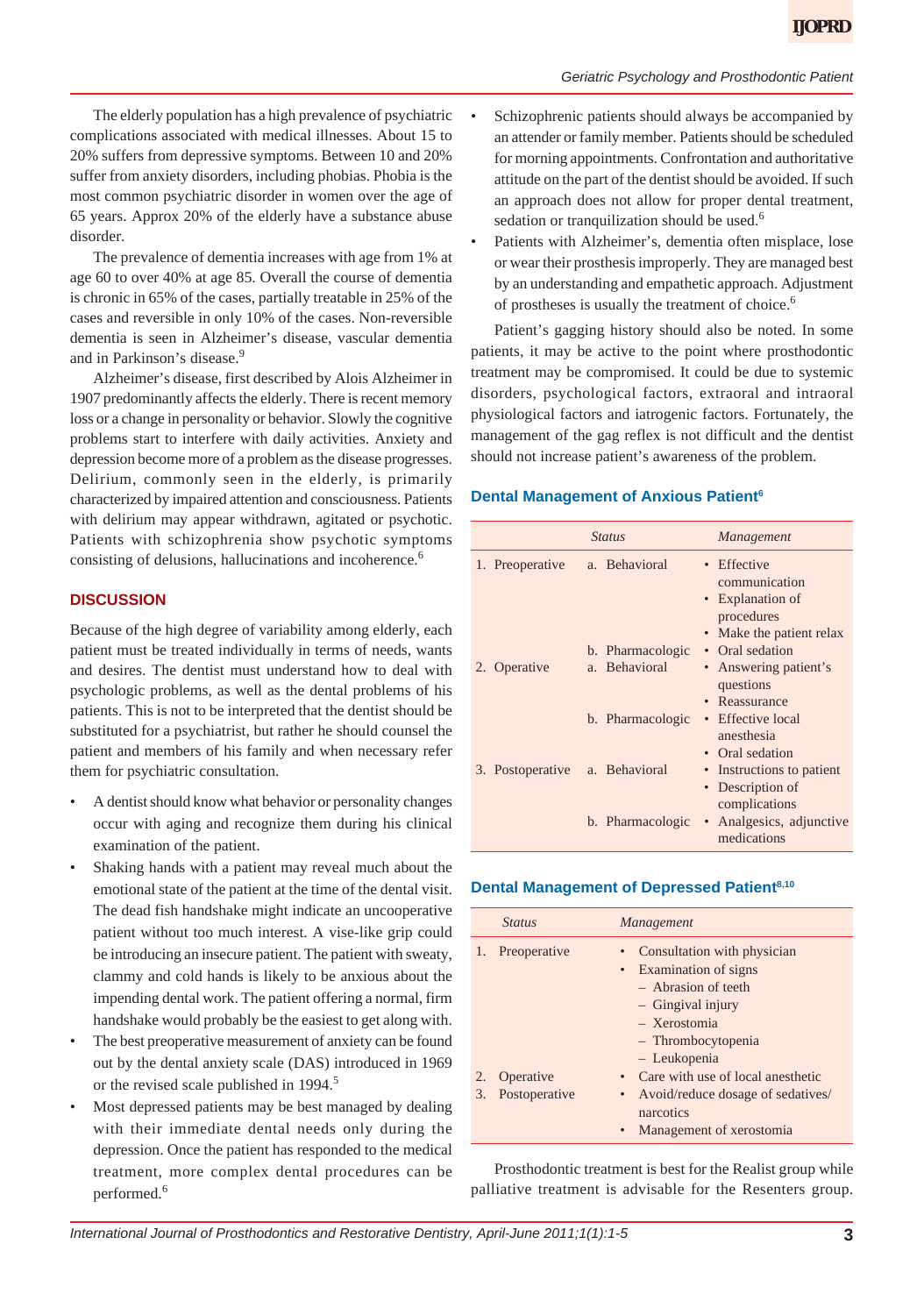Treatment for the resigned group may be definitive or palliative in nature. Two or more treatment plan options should be presented to the patient along with advantages, disadvantages, fees and time required for each plan. Gordon proposed a treatment planning model for use with compromised elderly that emphasized the contribution of various 'modifying factors'. These include quality of life, prognosis without treatment, patient attitude, iatrogenic potential, duration of treatment, repair potential, dentist limitations, flexibility of the proposed treatment, benefits versus cost and risk, and patient and family preferences.5

## **Treatment Planning Worksheet**

| Problem list<br>1.<br>2.<br>3. | (List here diagnoses)         |
|--------------------------------|-------------------------------|
| Treatment goals                | (Explains to the patient what |
|                                | the dentist is aiming for)    |
| 1.                             |                               |
| 2.                             |                               |
| 3.                             |                               |
| Treatment plan "A"             | Treatment plan "B"            |
| Aspects of treatment plan      | Aspects of treatment plan     |
| $\mathbf{1}$ .                 | $\mathbf{1}$ .                |
| 2.                             | $\overline{2}$ .              |
| 3.                             | 3.                            |
| Advantages:                    | Advantages:                   |
| Disadvantages:                 | Disadvantages:                |
| Cost:                          | Cost:                         |
| No. of appointments:           | No. of appointments:          |

Dentures should not be constructed if a patient is under extreme physical or mental stress. A patient with advanced degenerative disease is no candidate for complete denture. The geriatric patient can usually be grouped into three categories with respect to attitude towards dentures:

*The satisfied wearer of old dentures:* Inspite of lack of retention and stability as well as lack of vertical dimension and colossal problems, these patients are satisfied with their old dentures. It is an error to try to talk these patients into having new dentures constructed. The only time the patient must be overruled is when severe tissue deterioration has occurred that is directly related to the old dentures.

*The geriatric patient who does not want dentures:* These patients have continued satisfactorily without dentures and are content to remain edentulous. If facial appearance is unimportant to these patients and being without teeth does not alter their personalities, it is an error to try to convince them to have complete dentures constructed.

*The geriatric prosthodontic patient:* The patient must be educated to understand and accept the reduced efficiency of the artificial dentures.

Visits should be carefully planned to be short, with a maximum amount of work completed during the scheduled time. Morning appointments can be advantageous because the geriatric patient usually has less tissue distortion early in the day. Geriatric patient should not be promised too much. If the prosthesis does not turn out to be everything the dentist said it would, the aged patient will be extremely disappointed. The treatment plan should be discussed and understood by the patient's family or spouse.

Even when the loss of all the remaining natural teeth is inevitable, the dentist is often too quick in diagnosing complete dentures. Partial, transitional or overdentures is usually the treatment of choice. It is better to retain natural teeth for as long as possible.<sup>1</sup> The prognosis of prosthodontic treatment also depends on the psychological status of the patient.

| Excellent prognosis |                              | Poor prognosis                  |
|---------------------|------------------------------|---------------------------------|
|                     | 1. Not demanding/exacting.   | Demanding and exacting.         |
|                     | Quite accommodating          | Pays attention to small details |
|                     | 2. Well-balanced lifestyle.  | Preoccupied with denture        |
|                     | Not preoccupied with         | problems. Has consulted         |
|                     | denture problems             | several other dentists          |
|                     | 3. Motivated to succeed with | Poorly motivated to succeed     |
|                     | dentures                     | with dentures                   |

# **CONCLUSION**

The elderly have both the greatest level of need for prosthodontic services and the greatest degree of complicating psychological factors. The emotional and psychologic makeup of the geriatric patient must be kept in mind during the entire procedure. Success in geriatric dentistry can be the result of building up the patient's confidence in the dentist, regardless of the quality of the final prosthesis.

# **REFERENCES**

- 1. Sheldon Winkler. The geriatric complete denture patient: Winkler S (Ed). Essentials of complete denture prosthodontics (2nd ed). Ishiyaku Euro America Inc. USA 2000;441-55.
- 2. Comfort A. Ageing and mental diseases of the aged: Slater E, Roth M (Eds). Clinical Psychiatry (3rd ed), UK: Bailliere Tindall 2001;535-36.
- 3. Heartwell CM, Grieder A, Giddon D, Collett H, Jankelson B. Syllabus of complete dentures (4th ed), Pennsylvania: Lea and Febiger 1992;106-36.
- 4. Chaytor D. Diagnosis and treatment planning for edentulous or potentially edentulous patients. In: Zarb, Bolender (Eds). Prosthodontic treatment for edentulous patients (12th ed), St Louis: Elsevier 2004;75-76.
- 5. Busschots G, Milzman B. Contributers: Basi D, Bordon E, Bordon J, Bullock K, Busschots G, Emery R, et al. Dental patients with neurologic and psychiatric concerns. The dental clinics of North America 1999;43:471-83.
- 6. Zwetchkenbaum S, Shay K. Contributers: Berg R, Cancro J, Carter P, Casino A, Erickson L, Ettinger R, et al. Prosthodontic considerations for the older patient. The Dental Clinics of North America 1997;41:817-46.